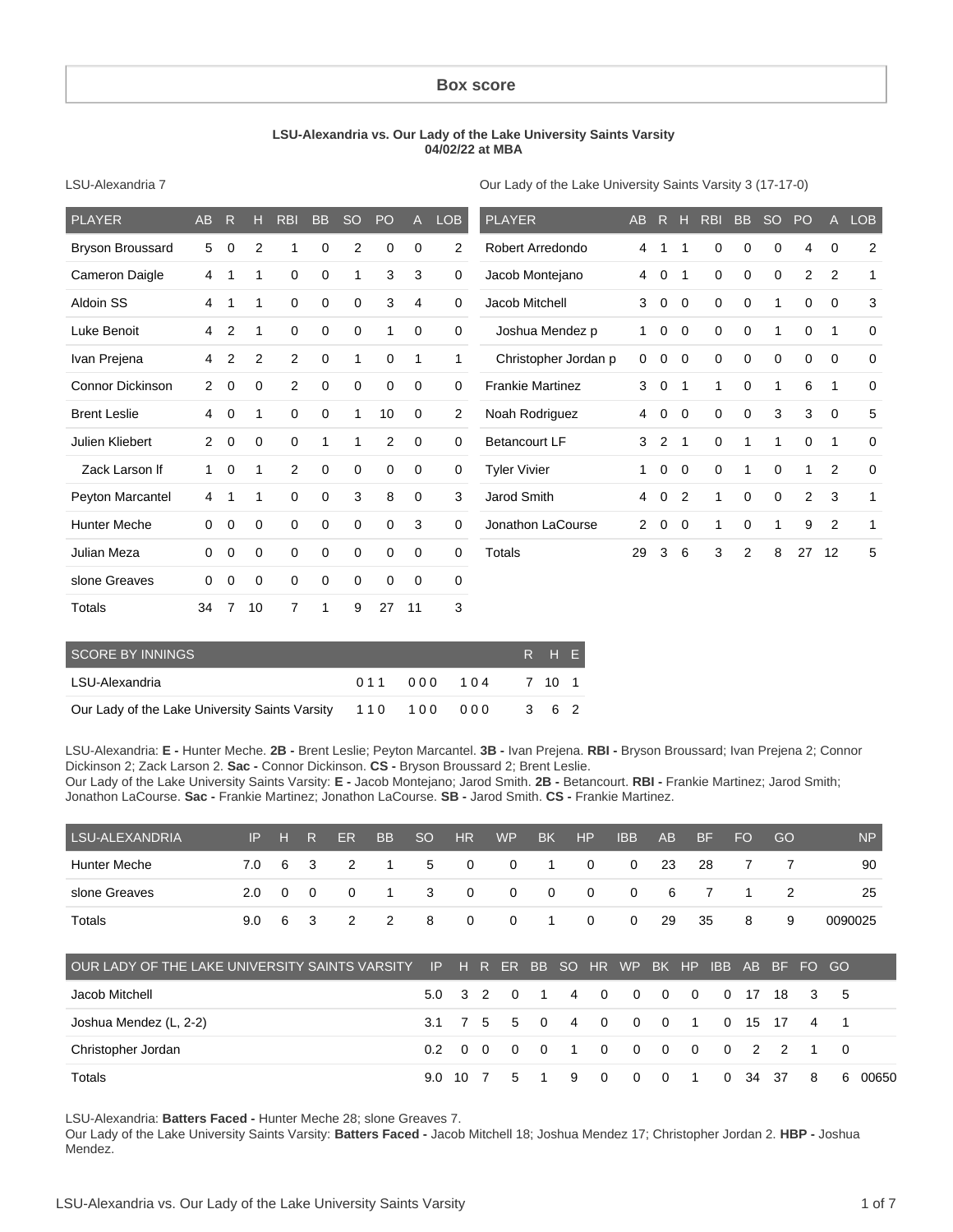**Start:** 13:00 PM **Duration: Attendance:**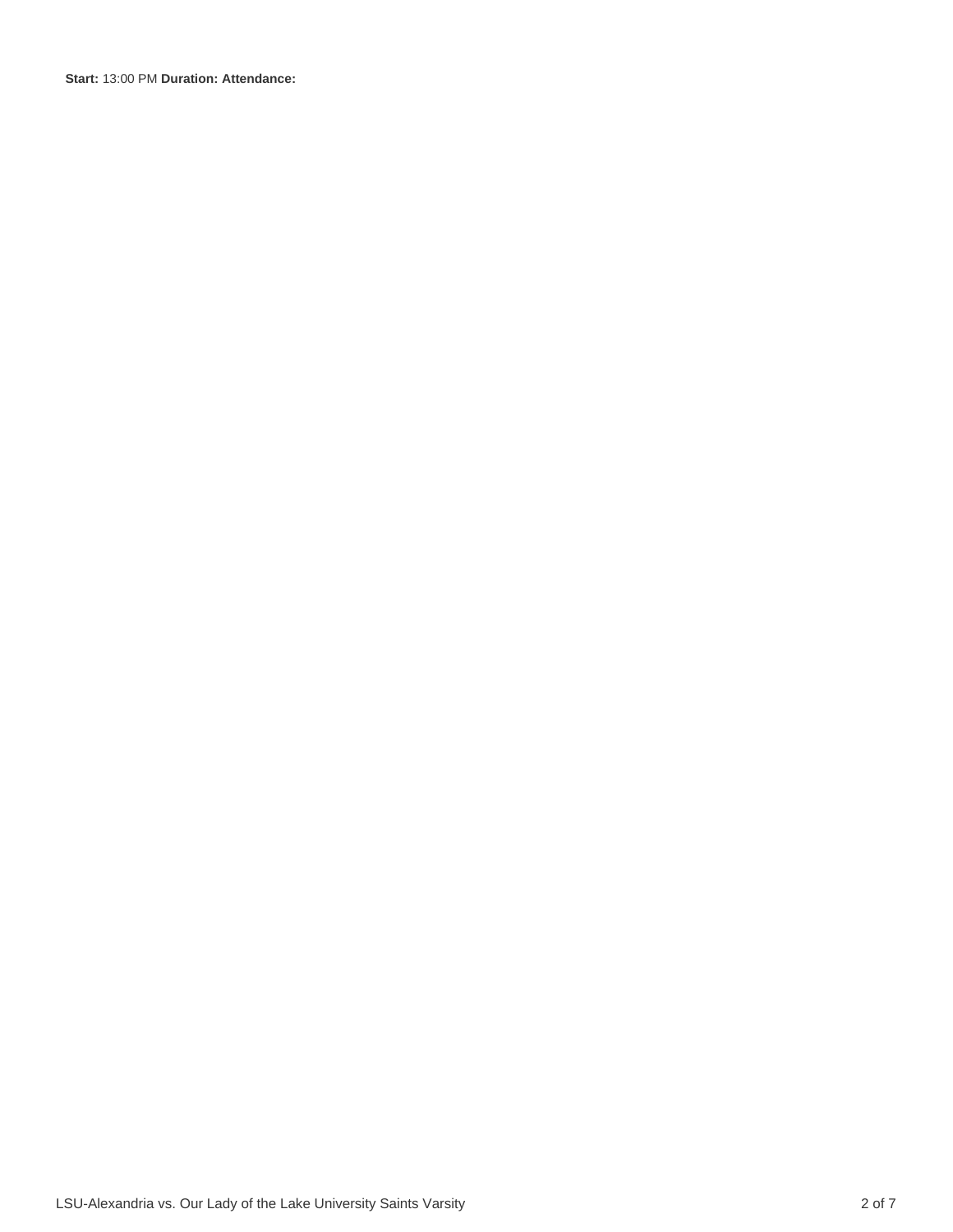# **Scoring Summary**

| <b>INNINGS</b>                                                    | <b>PLAY</b>                                                                               | $V - H$ |
|-------------------------------------------------------------------|-------------------------------------------------------------------------------------------|---------|
| Our Lady Of The Lake University Saints Varsity<br>1st             | Martinez out on sacrifice fly to left fielder Kliebert. Arredondo scores                  | $0 - 0$ |
| LSU-Alexandria<br>2nd                                             | Dickinson grounds out, second baseman Montejano to first baseman Martinez. Benoit scores  | $0 - 0$ |
| Our Lady Of The Lake University Saints Varsity<br>2 <sub>nd</sub> | LaCourse out on sacrifice fly to left fielder Kliebert. Betancourt scores                 | $0 - 0$ |
| LSU-Alexandria<br>3rd                                             | Broussard singles on a ground ball to right fielder Rodriguez. Marcantel scores           | $0 - 0$ |
| Our Lady Of The Lake University Saints Varsity<br>4th             | Smith singles on a ground ball to center fielder Broussard. Betancourt scores             | $0 - 0$ |
| LSU-Alexandria<br>7th                                             | Dickinson out on sacrifice fly to center fielder Arredondo. Prejena scores                | $0 - 0$ |
| LSU-Alexandria<br>9th                                             | Prejena singles on a line drive to left fielder Betancourt. Daigle scores. Aldoin scores  | $0 - 0$ |
| LSU-Alexandria<br>9th                                             | Larson singles on a ground ball to left fielder Betancourt. Benoit scores. Prejena scores | $0 - 0$ |

# **All Plays**

# **LSU-Alexandria Top of 1st Inning**

Broussard strikes out swinging, Mitchell pitching ( out)

Daigle strikes out swinging, Mitchell pitching ( out)

Aldoin grounds out, third baseman Smith to first baseman Martinez ( out)

**Inning Summary: 0 Runs , 0 Hits , 0 Errors , 0 LOB**

# **Our Lady of the Lake University Saints Varsity Bottom of 1st Inning**

Arredondo singles on a line drive to left fielder Kliebert

Montejano bunts and reaches on an error by pitcher Meche

Montejano advances to 2nd on the same error

Mitchell lines out to shortstop Aldoin ( out)

**Martinez out on sacrifice fly to left fielder Kliebert. Arredondo scores**

Rodriguez strikes out looking, Meche pitching ( out)

**Inning Summary: 1 Runs , 1 Hits , 1 Errors , 1 LOB**

### **LSU-Alexandria Top of 2nd Inning**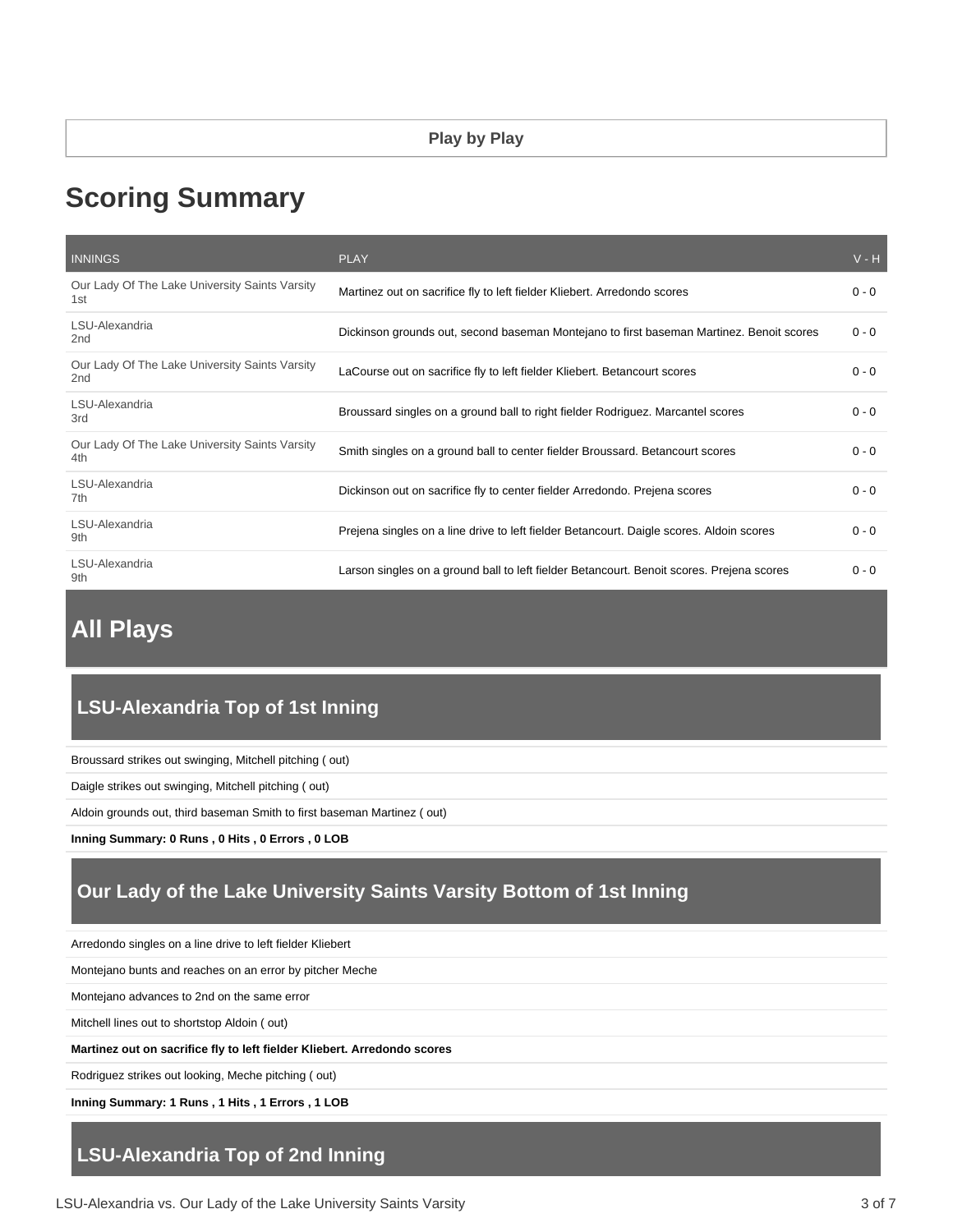Benoit hits a fly ball and reaches on an error by second baseman Montejano

Benoit advances to 2nd on the same error

Prejena grounds out, shortstop Vivier to first baseman Martinez ( out)

#### **Dickinson grounds out, second baseman Montejano to first baseman Martinez. Benoit scores**

Leslie flies out to right fielder Rodriguez ( out)

**Inning Summary: 1 Runs , 0 Hits , 1 Errors , 0 LOB**

# **Our Lady of the Lake University Saints Varsity Bottom of 2nd Inning**

Betancourt walks, Meche pitching

Vivier sacrifices, pitcher Meche to first baseman Leslie ( out)

Smith singles on a ground ball to left fielder Kliebert

#### **LaCourse out on sacrifice fly to left fielder Kliebert. Betancourt scores**

Arredondo bunts out, pitcher Meche to first baseman Leslie ( out)

**Inning Summary: 1 Runs , 1 Hits , 0 Errors , 1 LOB**

# **LSU-Alexandria Top of 3rd Inning**

Kliebert hits a ground ball and reaches on an error by third baseman Smith

Marcantel doubles on a line drive, left fielder Betancourt to third baseman Smith ( out)

Marcantel advances to 3rd on passed ball

**Broussard singles on a ground ball to right fielder Rodriguez. Marcantel scores**

Broussard caught stealing 2nd, catcher LaCourse to second baseman Montejano ( out)

Daigle grounds out, third baseman Smith to first baseman Martinez ( out)

**Inning Summary: 1 Runs , 2 Hits , 1 Errors , 0 LOB**

# **Our Lady of the Lake University Saints Varsity Bottom of 3rd Inning**

Montejano singles on a line drive to center fielder Broussard

Mitchell grounds out, second baseman Daigle to first baseman Leslie ( out)

Martinez singles on a line drive to right fielder Benoit

Rodriguez strikes out swinging, Meche pitching ( out)

Martinez caught stealing 2nd, second baseman Daigle to first baseman Leslie ( out)

Half-inning ended by out on the base paths ( out)

**Inning Summary: 0 Runs , 2 Hits , 0 Errors , 1 LOB**

# **LSU-Alexandria Top of 4th Inning**

Aldoin flies out to center fielder Arredondo ( out)

Benoit grounds out, shortstop Vivier to first baseman Martinez ( out)

Prejena strikes out swinging, Mitchell pitching ( out)

**Inning Summary: 0 Runs , 0 Hits , 0 Errors , 0 LOB**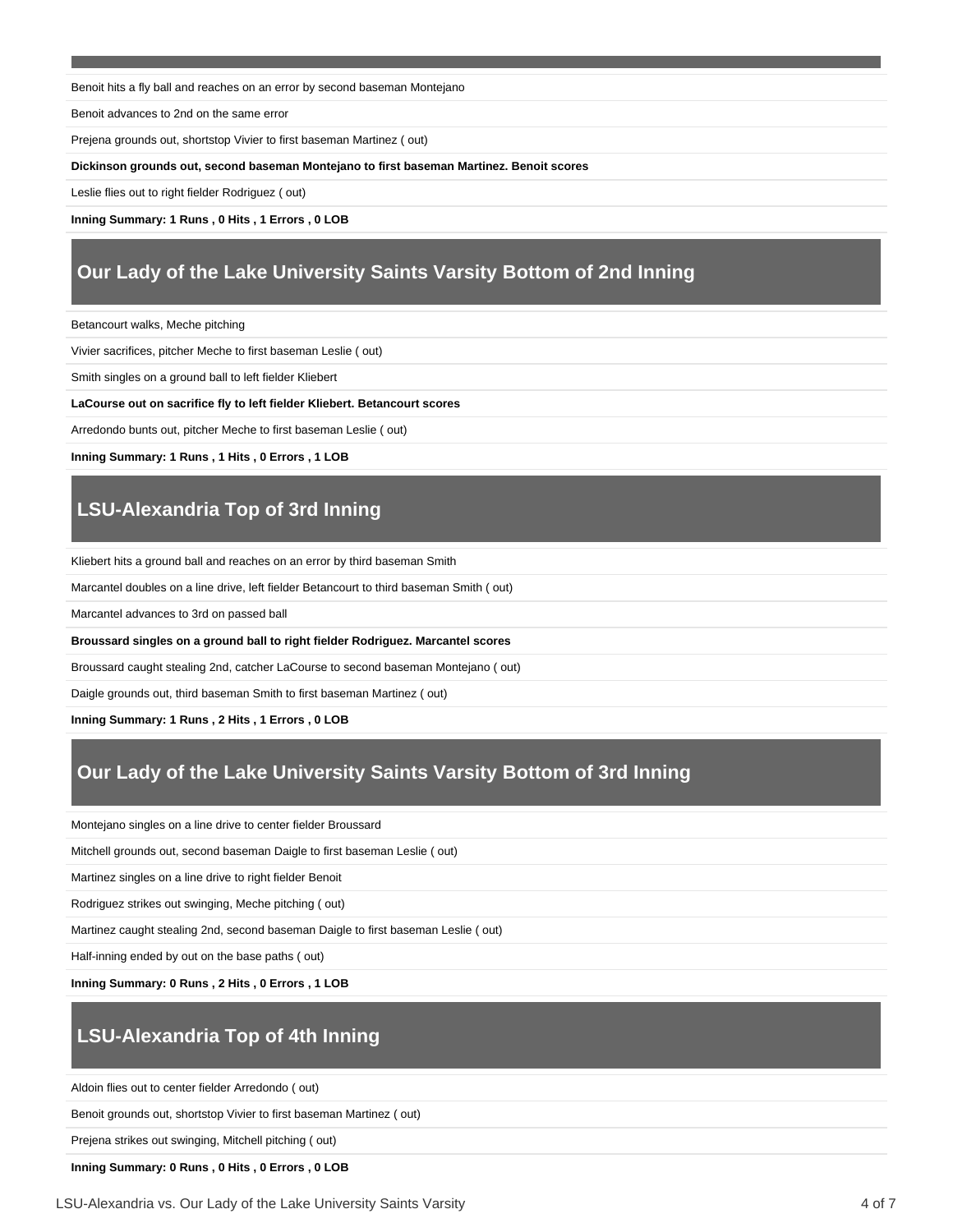### **Our Lady of the Lake University Saints Varsity Bottom of 4th Inning**

Betancourt doubles on a fly ball to left fielder Kliebert

Vivier sacrifices, pitcher Meche to second baseman Daigle ( out)

**Smith singles on a ground ball to center fielder Broussard. Betancourt scores**

Smith steals 2nd

LaCourse is out on foul tip, Meche pitching ( out)

Balk by pitcher Meche

Arredondo grounds out, shortstop Aldoin to first baseman Leslie ( out)

**Inning Summary: 1 Runs , 2 Hits , 0 Errors , 1 LOB**

# **LSU-Alexandria Top of 5th Inning**

Dickinson lines out to right fielder Rodriguez ( out)

Leslie doubles on a line drive to left fielder Betancourt

Kliebert walks, Mitchell pitching

Marcantel strikes out swinging, Mitchell pitching ( out)

Leslie caught stealing 3rd, catcher LaCourse to third baseman Smith ( out)

Half-inning ended by out on the base paths ( out)

**Inning Summary: 0 Runs , 1 Hits , 0 Errors , 1 LOB**

### **Our Lady of the Lake University Saints Varsity Bottom of 5th Inning**

Montejano lines out to second baseman Daigle ( out)

Mitchell is out on foul tip, Meche pitching ( out)

Martinez flies out in foul territory to shortstop Aldoin ( out)

**Inning Summary: 0 Runs , 0 Hits , 0 Errors , 0 LOB**

# **LSU-Alexandria Top of 6th Inning**

Lineup changed: Mendez in for pitcher Mitchell

Broussard strikes out swinging, Mendez pitching ( out)

Daigle flies out to right fielder Rodriguez ( out)

Aldoin grounds out, third baseman Smith to first baseman Martinez ( out)

**Inning Summary: 0 Runs , 0 Hits , 0 Errors , 0 LOB**

### **Our Lady of the Lake University Saints Varsity Bottom of 6th Inning**

Rodriguez flies out to right fielder Benoit ( out)

Betancourt strikes out looking, Meche pitching ( out)

Vivier grounds out, second baseman Daigle to first baseman Leslie ( out)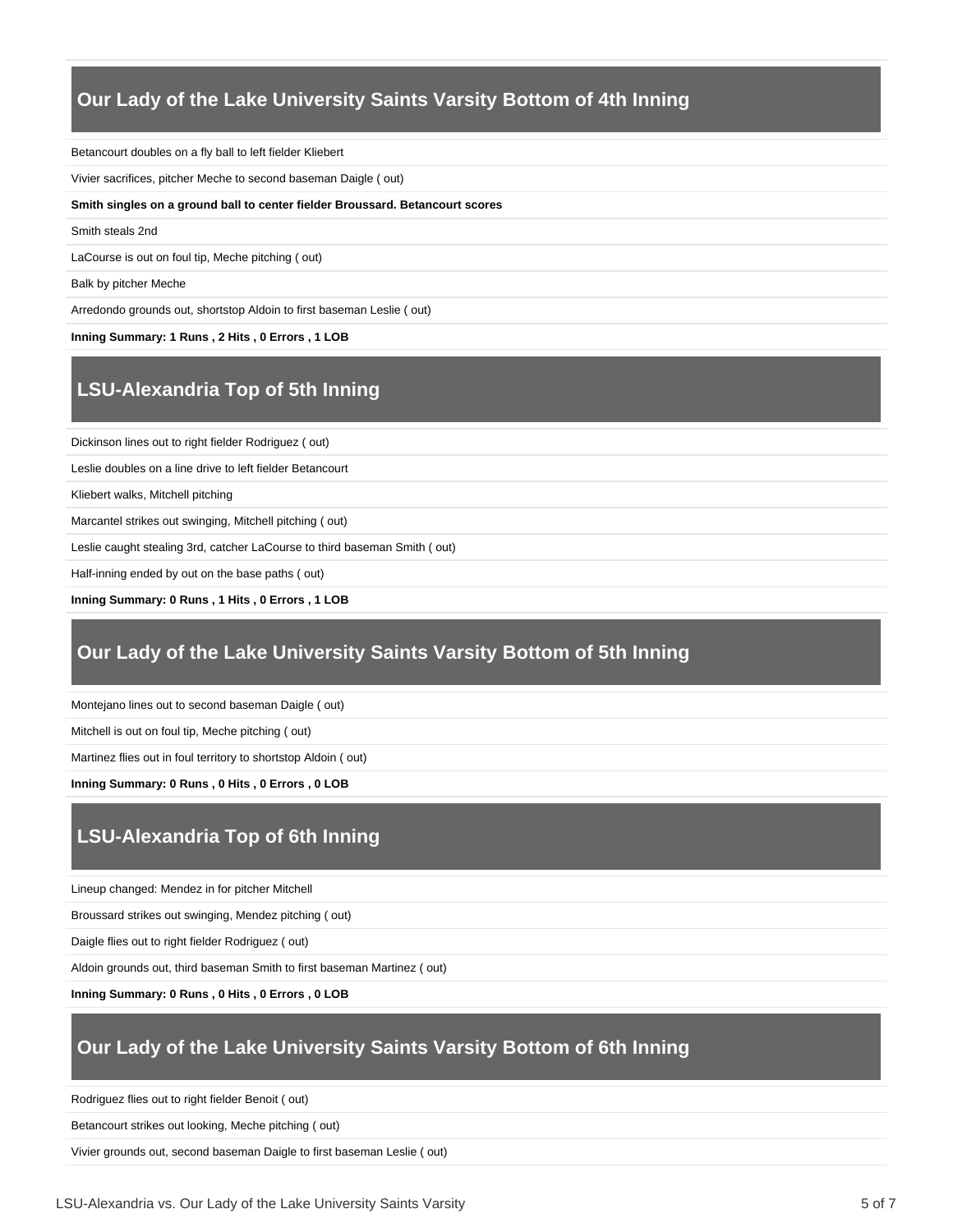# **LSU-Alexandria Top of 7th Inning**

Benoit flies out to shortstop Vivier ( out)

Prejena triples on a fly ball to right fielder Rodriguez

**Dickinson out on sacrifice fly to center fielder Arredondo. Prejena scores**

Leslie flies out to center fielder Arredondo ( out)

**Inning Summary: 1 Runs , 1 Hits , 0 Errors , 0 LOB**

### **Our Lady of the Lake University Saints Varsity Bottom of 7th Inning**

Smith grounds out, shortstop Aldoin to first baseman Leslie ( out)

LaCourse flies out to second baseman Daigle ( out)

Arredondo grounds out, shortstop Aldoin to first baseman Leslie ( out)

**Inning Summary: 0 Runs , 0 Hits , 0 Errors , 0 LOB**

# **LSU-Alexandria Top of 8th Inning**

Kliebert strikes out looking, Mendez pitching ( out)

Marcantel strikes out swinging, Mendez pitching ( out)

Broussard singles on a hard ground ball to left fielder Betancourt

Broussard caught stealing 2nd, pitcher Mendez to first baseman Martinez to second baseman Montejano to pitcher Mendez to second baseman Montejano ( out)

Half-inning ended by out on the base paths ( out)

**Inning Summary: 0 Runs , 1 Hits , 0 Errors , 0 LOB**

## **Our Lady of the Lake University Saints Varsity Bottom of 8th Inning**

Lineup changed: Greaves in at pitcher

Montejano grounds out, third baseman Prejena to first baseman Leslie ( out)

Mendez strikes out swinging, Greaves pitching ( out)

Martinez strikes out swinging, Greaves pitching ( out)

**Inning Summary: 0 Runs , 0 Hits , 0 Errors , 0 LOB**

# **LSU-Alexandria Top of 9th Inning**

Daigle singles on a ground ball to shortstop Vivier

Aldoin singles on a bunt to catcher LaCourse

Benoit singles on a bunt to third baseman Smith

**Prejena singles on a line drive to left fielder Betancourt. Daigle scores. Aldoin scores**

Dickinson is hit by pitch, Mendez pitching

Leslie strikes out looking, Mendez pitching ( out)